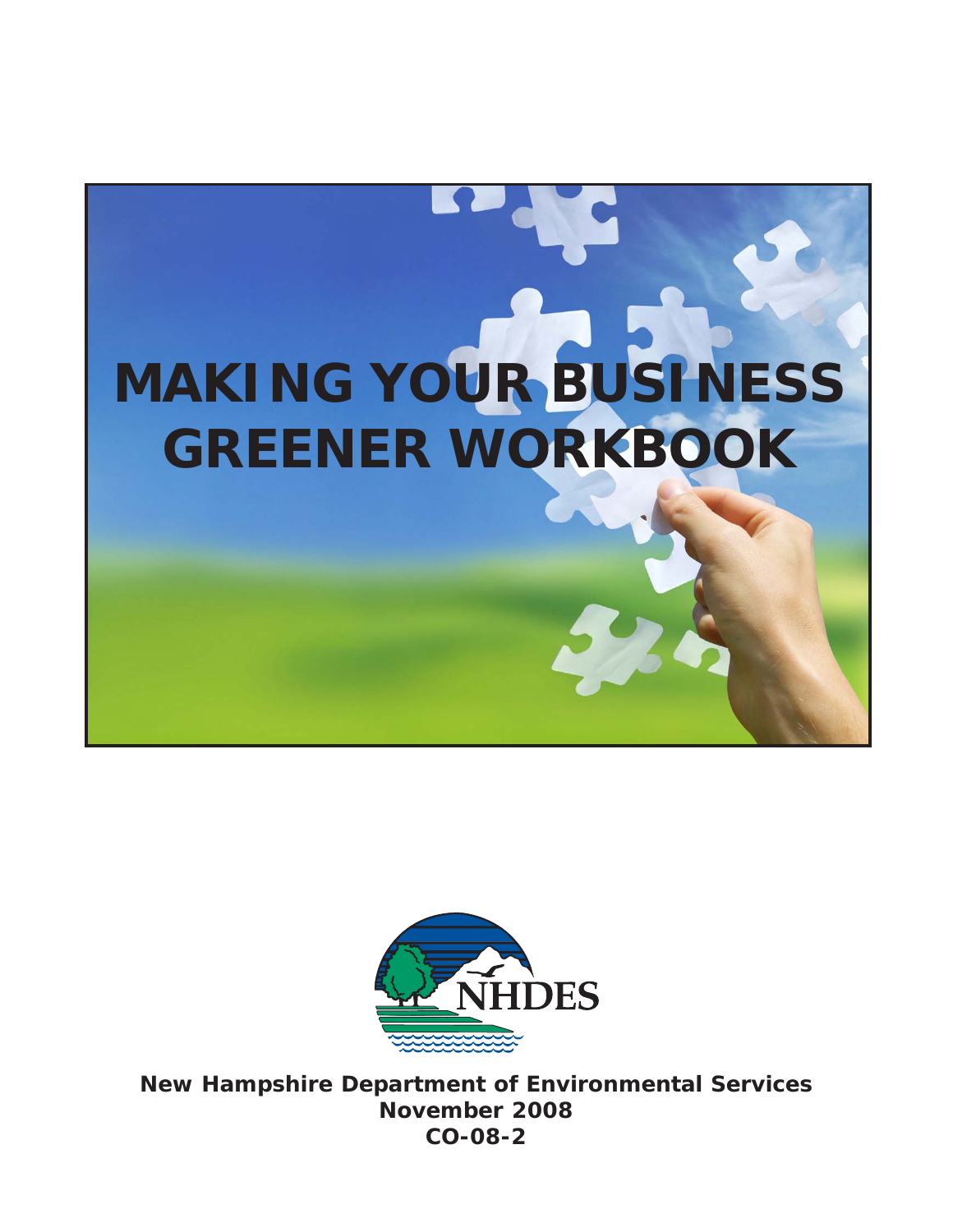# INTRODUCTION



This document provides some basic guidance to businesses, and especially small businesses, that want to make their facility and operations environmentally "greener."

In these times of rising energy costs, global competition, and public awareness of environmental issues, more and more businesses have seen that it is profitable to become environmentally proactive in response to customer demands, costs, public image, legal concerns, and market share.

This workbook consists of checklists that guide the reader through a series of decisions or considerations for implementing different initiatives. The first initiative, Basic Green Business Practices, can apply to everyone. The others, in an increasing order of complexity, take different outlooks on managing environmental concerns, and may or may not be useful to your business' needs and goals. Only those items that pertain specifically to complying with laws and regulations are mandatory.

These guidance documents are comprehensive but not all-inclusive. Companies and industries are too varied, and the state of the art is evolving too quickly, for brief checklists to cover all options. The initiatives you choose, and the actions and strategies you select to implement, are dictated by the environmental needs and desires of your company's management and employees. Ultimately, your most important resource is the on-site expertise of your own staff and consultants.

Before using the checklists, write down, as precisely as possible, your goals in greening your business. This is your "environmental policy statement," which will help to guide you as you work through the checklists. Then as you implement initiatives, experience may cause you to modify this policy statement, but you should always be guided by it.

A corporate environmental policy may be as simple as:

**Acme Buggy Whip Company is committed to sustainable business practices that include compliance with environmental regulations, advancement of environmental awareness, minimization of environmental risks, reduction of emissions and waste, and conservation of energy and water.**

On the other hand, a more detailed policy can provide a clearer description of the company's environmental philosophy, and establish more specific environmental, health and safety goals. For example: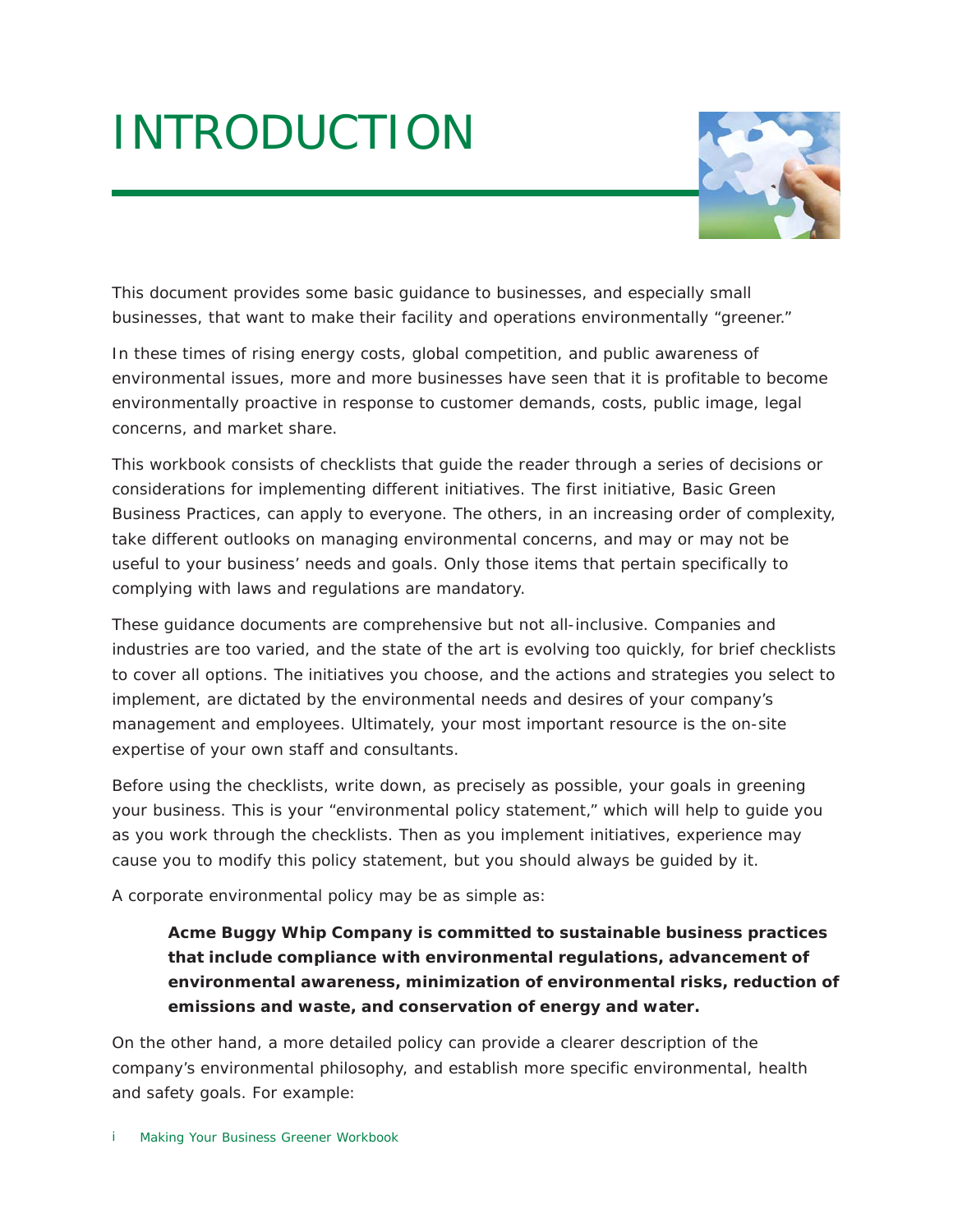**Acme Buggy Whip Company will conduct its businesses in a manner that protects the environment, and the health and safety of employees, customers, and the public. We will integrate this commitment into our business planning and operations by establishing and maintaining management systems that carry out the following principles:**

### **Compliance –**

Conduct our business in accordance with all applicable environmental, health and safety laws and regulations, and other relevant standards to which we may voluntarily subscribe, and provide the training, management systems, and resources necessary to do so.

### **Health and Safety –**

Foster a culture that makes the health, safety and well being of our employees our number one priority - more important than production, profits, and serving the customer - and provides every employee the absolute right and obligation to question, stop and correct any unsafe act or condition.

### **Pollution Prevention –**

Include pollution prevention and resource conservation opportunities in our business planning and operating decisions to help reduce our impact on the environment.

#### **Communications –**

Maintain an open an honest dialogue with our employees and stakeholders about the environmental, health and safety performance of our operations and services.

# **Continuous Improvement –**

Establish key measures to track our performance, set objectives and targets to drive continuous performance improvement, conduct audits and assessments, and promptly correct conditions that we determine threaten human health, safety or the environment.

Involve your employees in this effort. Their ideas are some of your best resources.

Setting specific measurable goals is a theme seen throughout this handbook. In many ways, the greening of a business is about how the business is managed. Setting goals and objectives, measuring performance against those goals, and responding to the results of the measurements, are basic management skills, within or outside the environmental field.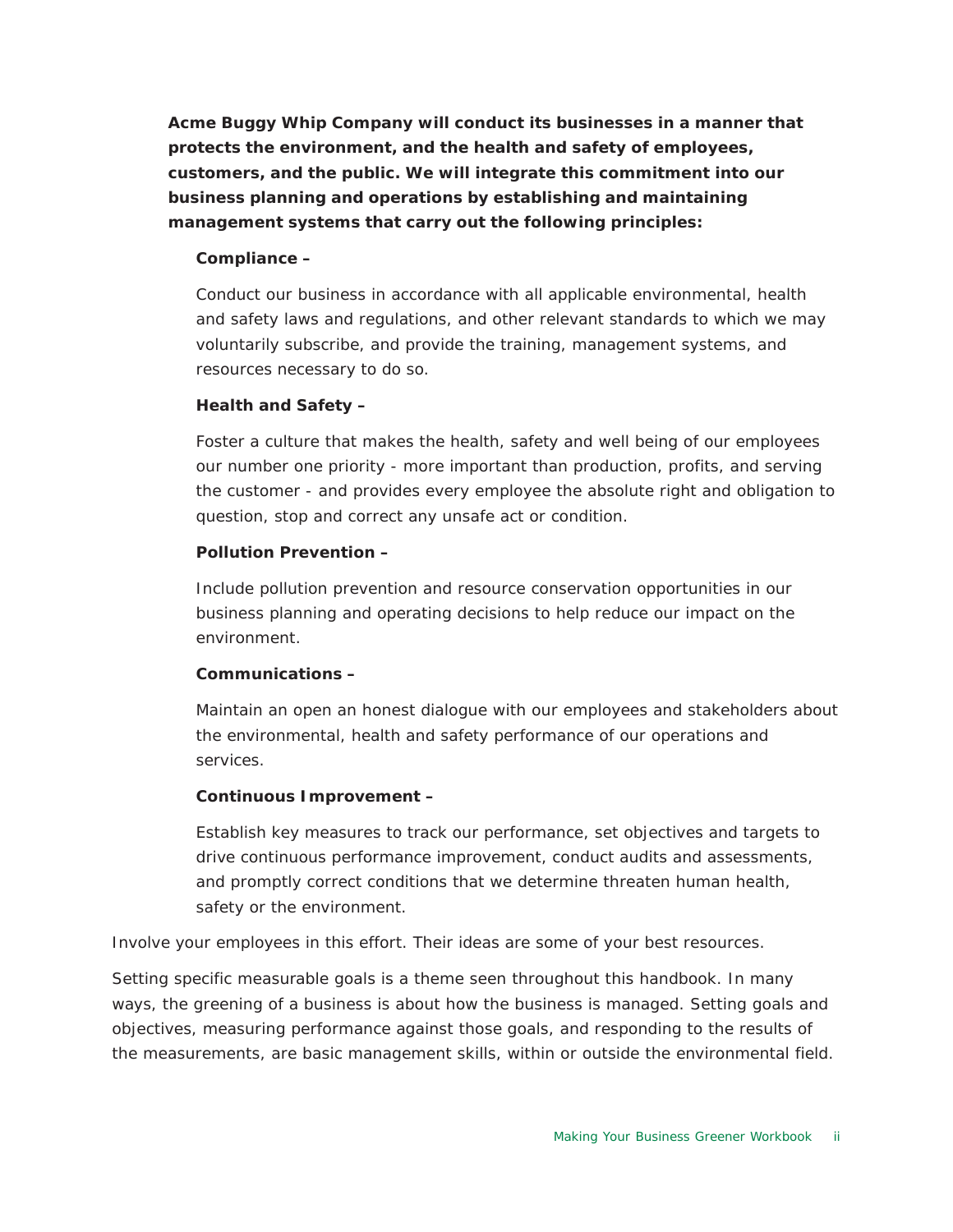# TABLE OF CONTENTS

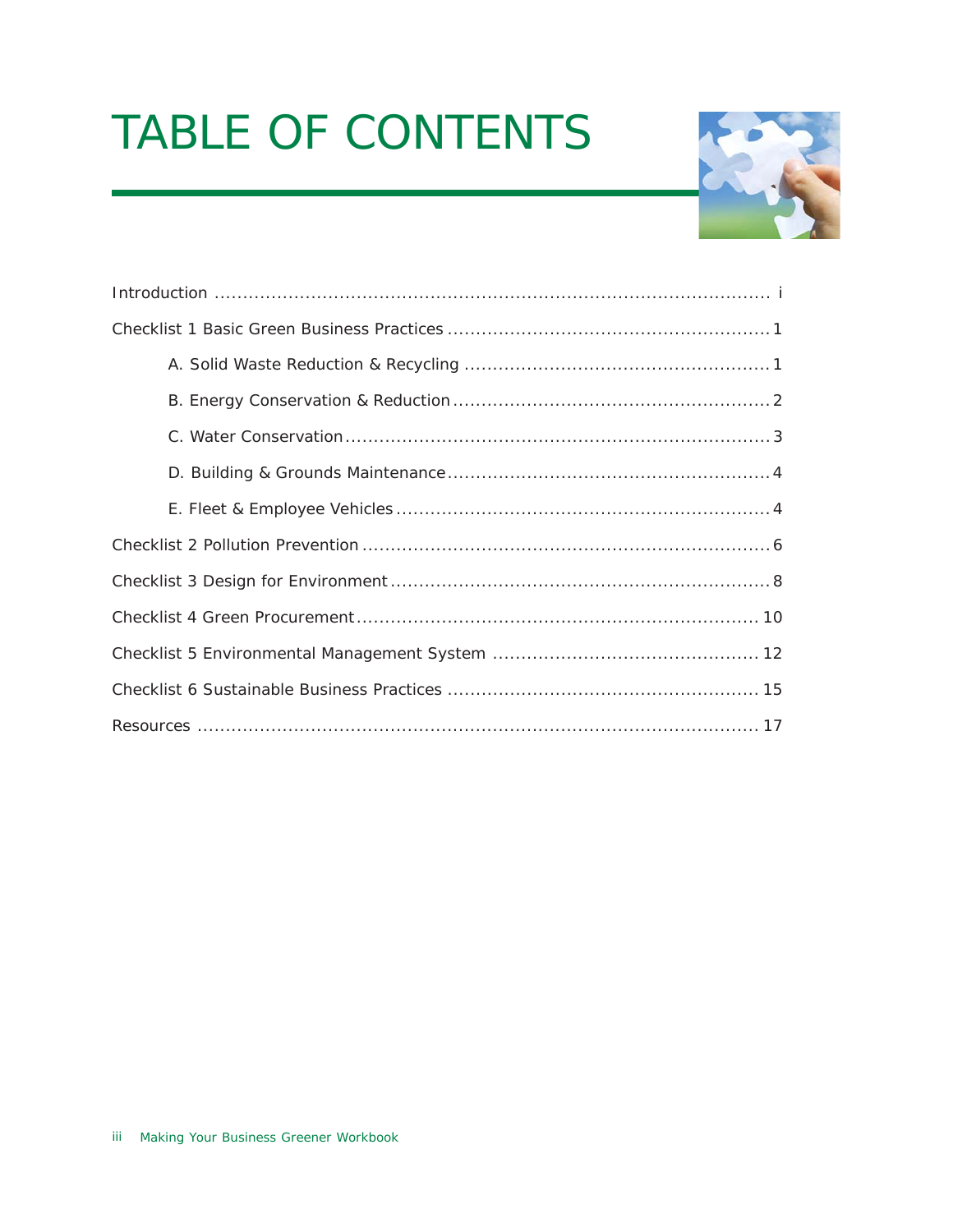

# BASIC GREEN BUSINESS PRACTICES

Although it is impossible to define exactly which activities make a business green, it is generally accepted that environmentally proactive companies have addressed a basic set of core environmental issues. These include solid waste recycling, water and energy conservation, facility maintenance, vehicle use and waste reduction. These checklists offer a menu of possible activities a company could implement, most with minimal effort. Generally, these activities would be considered as part of a more comprehensive environmental improvement process such as a pollution prevention program or environmental management system, described later in this workbook.

# **A. Solid Waste Reduction & Recycling**

### **Conduct a Waste Assessment.**

- $\Box$  We look at and quantify all solid wastes generated type, volume, weight.
- $\Box$  We set a percentage goal for the diversion or reduction of the waste stream.
- $\Box$  We prioritize waste streams and choose one or more on which to focus.
- We find markets for wastes, making it a *product*, not a *waste*.

# **Paper Reduction Measures.**

- $\Box$  We use and transmit documents electronically instead of in hard copy.
- $\Box$  We use double-sided printers and copy machines.
- $\Box$  We set computer defaults to double-sided printing.
- $\Box$  We set up a "reuse room" for reusable office supplies like folders, binders, etc.
- $\Box$  We keep previously used paper near printer and use it for drafts, internal memos, etc.
- $\Box$  We require double-sided copying for all reports, etc.
- $\Box$  We reuse office scrap paper for scratch pads.
- $\Box$  We reuse envelopes covering old addresses and stamps and affixing new ones.
- $\Box$  We design marketing materials that require no envelope; simply fold, seal and mail.
- $\Box$  We eliminated all junk mail and magazines:
	- $\Box$  Return magazines to source with request to discontinue mailings.
	- $\square$  Purge mailing lists to eliminate duplication.
	- $\Box$  Remove company name from junk mail by contacting:

Mail Preference Service – Direct Mailing Association PO Box 3861 New York, NY, 10163-3861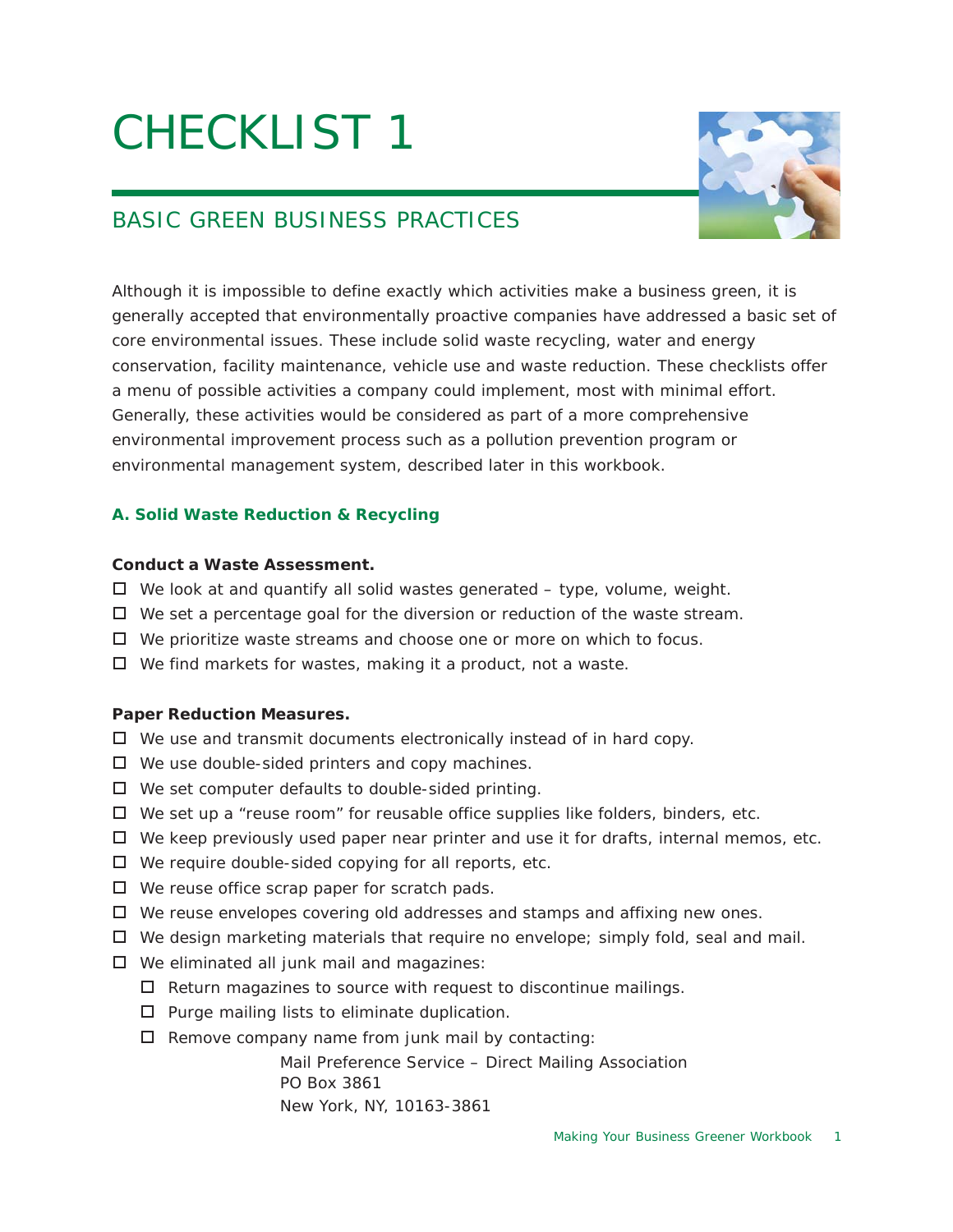#### **Solid Waste Reduction Measures**

- $\Box$  We select products with the least packaging or no packaging.
- $\Box$  We set up a space to make recycling easier most items require bulking to make recycling practical.
- □ We provide reusable mugs, silverware, etc., in lunch rooms.
- $\Box$  We installed air dryers in bathrooms to eliminate paper towels.
- $\Box$  We arranged with suppliers to ship orders in reusable containers and pallets.
- $\Box$  We use shredded paper for packaging needs, instead of purchasing styrofoam peanuts, bubble wrap, etc.
- $\Box$  We send toner cartridges back to the supplier for recycling.
- $\Box$  We implemented procurement guidelines for products with minimum recycled content:
	- $\Box$  Purchasing all paper products with recycled content.
	- $\Box$  Purchasing office products (carpets, furniture, etc.) with recycled content.

#### **B. Energy Conservation & Reduction**

#### **Have an energy assessment conducted for the facility:**

- $\Box$  We set a goal for percent reduction in annual energy use.
- □ We made energy source changes to reduce greenhouse gas impact

#### **Energy Reduction Measures:**

□ We perform regular maintenance on HVAC system.

- $\Box$  Clean or change filters every two months.
- $\Box$  Check for leaks, clogs, obstructions, etc., each year.
- $\Box$  We installed sensors or programmable on/off timers for low occupancy areas
- $\Box$  We retrofitted incandescent bulbs with halogen par lamps, compact fluorescent lamps, etc.
- We upgraded T-12 fluorescent lamps to T-8 lamps with electronic ballasts
- $\Box$  We installed occupancy sensors to control lights, AC, heat, etc.
- $\Box$  We instituted a policy that all lighting and electronic devices are turned off in nonoccupied rooms.
- $\Box$  We retrofitted exit signs with LED or fluorescent lamps.
- $\Box$  We checked location of thermostats or zone sensors and relocated them if they're located in areas of excessive solar heat or where the air is normally hotter or colder than elsewhere.
- $\Box$  We program thermostats to heat the space less when not used.
- $\Box$  We check the timing for outside lighting and adjusted for seasonal changes.
- We always request "Energy Star" when leasing or purchasing new equipment.
- $\Box$  We clean light bulbs, because dirt can reduce efficiency by 50 percent.
- We installed under-counter booster heaters for lunchroom sinks.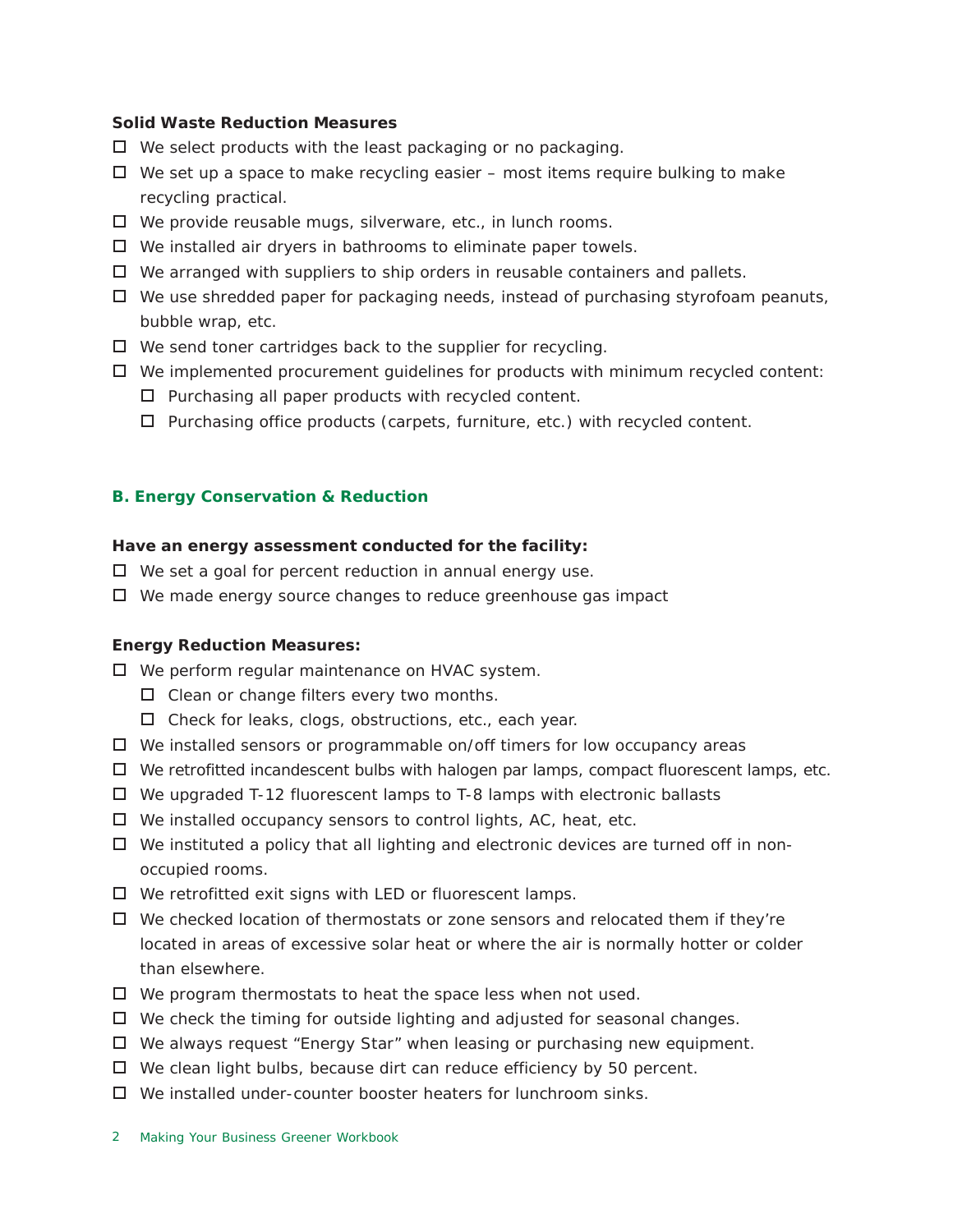- $\Box$  We set water heaters to a maximum of 125°F 130°F.
- $\Box$  We use landscaping to shade building in summer while allowing sunlight to enter windows in winter.
- $\Box$  We use high-energy thermal windows and increased building insulation where possible.
- $\Box$  We provide moveable drapes to allow solar gain from winter sun or reduce heat loss at other times.

#### **Facility Employee Measures:**

- $\Box$  We worked with computer support staff to set staff computers power management settings to send monitors to "sleep" mode in as short a time as practical (generally 5 minutes).
- $\Box$  We make sure all computers, monitors and power strips are turned off overnight and for weekends.
- □ We make sure someone turns off shared devices like printers, every night
- $\Box$  We have set screen saver settings to "none." (Screen savers use as much energy as the computer being turned on.)
- $\Box$  We use "task" lighting to reduce overhead lighting needs.
- $\Box$  We use manual doors rather than automatic doors.
- $\Box$  We use stairs rather than elevators, whenever possible.

#### **C. Water Conservation**

#### **Conduct a water use audit:**

- $\Box$  We learned how to read a water meter and understand our water usage we know which equipment uses water, how much it uses and why it uses water.
- $\Box$  We set a goal for percent reduction for facility water use.
- $\Box$  If we don't have a water meter, we will obtain one.
- $\Box$  We considered separate meters for high-use lines, or for equipment we want to manage closely.

#### **Water Conservation Measures:**

- $\Box$  We look to recycle or reuse process water, wherever possible.
- $\Box$  We drain and flush hot water tanks every six months to prevent scale build up.
- $\Box$  We turn off cooling units in cool weather.
- $\Box$  We installed spring loaded shut offs on water fixtures, wherever possible.
- $\Box$  We installed low-flow aerators for sink faucet (1.0 gallons per minute, max.).
- $\Box$  We installed low flow toilets (1.6 gallons per flush).
- $\Box$  We installed waterless urinals in the men's rooms.
- $\Box$  We replaced water cooled equipment with air cooled equipment.
- $\Box$  We eliminated once-through cooling water systems with looped systems.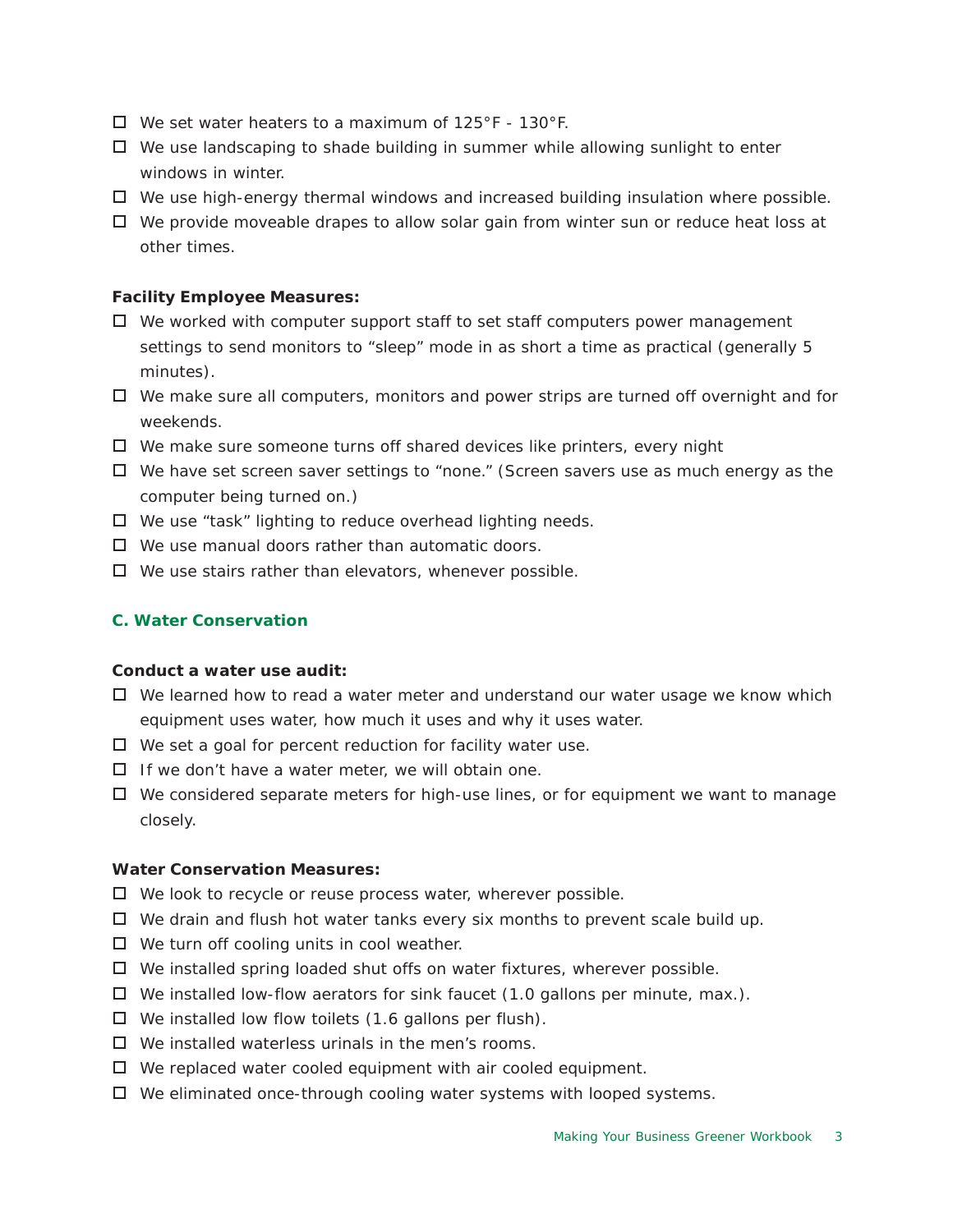#### **D. Building and Grounds Maintenance**

- $\Box$  We adopted an integrated pest management (IPM) program for pest control. IPM Strategies include:
	- $\square$  Proper identification of pest.
	- $\square$  Determination if infestation warrants treatment.
	- $\Box$  Denial of entrance, food, water and habitat.
	- $\Box$  Use of non-toxic pesticides.
	- $\Box$  Minimal use of toxic pesticides.
- $\Box$  We developed a composting program for waste plant materials.
- $\Box$  We landscaped with drought-tolerant native plant species.
- $\Box$  If our facility must irrigate:
	- $\Box$  We only irrigate in early morning to prevent water loss from evaporation.
	- $\Box$  We repaired all leaks in irrigation system.
	- $\Box$  We altered irrigation time in response to precipitation and season.
	- $\Box$  We made sure sprinklers are distributing water properly and don't over-water.
- □ We constructed gravel parking lots or pervious paving to allow storm water infiltration.
- $\Box$  We made sure all parking lots have catch basins to filter storm runoff.
- $\Box$  We labeled all catch basins to prevent dumping and clean them regularly.
- $\Box$  We keep all hazardous chemicals away from any catch basins or drains.
- $\Box$  If storing hazardous chemicals outside, we provide 110 percent containment and cover them to protect them from precipitation.
- $\Box$  We considered low maintenance, native landscaping that doesn't require mowing or upkeep.

#### **E. Fleet and Employee Vehicle Use**

- $\Box$  We implemented a vehicle idling reduction policy. For companies using heavy equipment, this policy can bring great savings. Newer diesels start much easier than in previous decades.
	- $\Box$  We evaluated opportunities to minimize material and product transportation impacts, including the use of rail or mixed transportation, full truckloads and collaborative transportation programs.
	- $\Box$  We plan delivery trips for efficiency see http://www.epa.gov/smartway/. We check tire pressure frequently and keep tires properly inflated.
	- $\Box$  We drive sensibly and observe the speed limit, since fuel economy decreases rapidly at speeds above 60 mph.
	- $\Box$  We plan ahead.  $-$  Good directions and knowing where you are going reduce travel time and distance.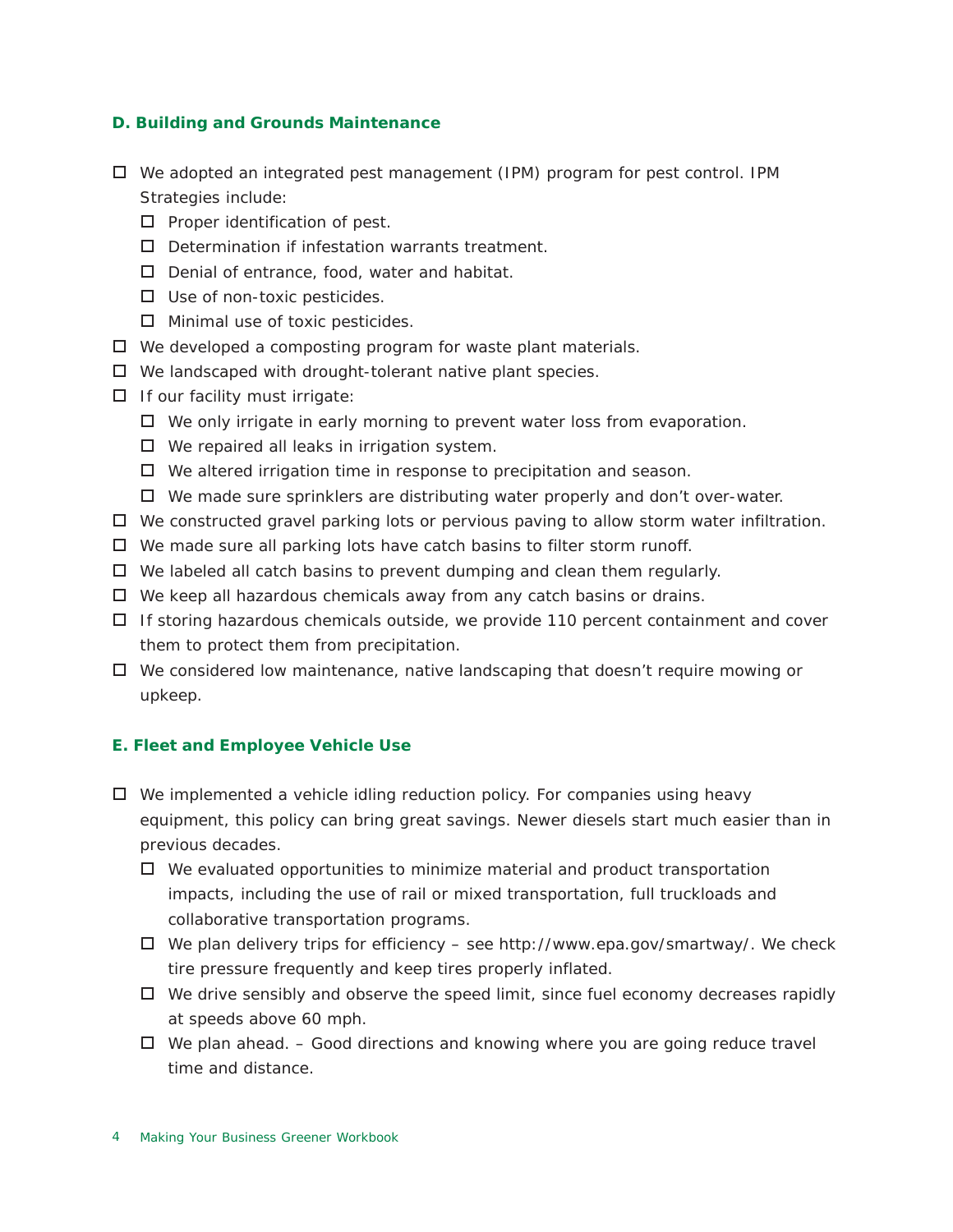- $\Box$  We will note trip destinations and encourage staff traveling to the same place at the same time to car pool.
- $\Box$  We consolidate trips rather than taking separate trips for each task.
- $\Box$  We buy materials and products from local suppliers.
- We encourage computer data linkages and teleconferencing to reduce conference travel.
- $\Box$  We set up a ride-sharing bulletin board to allow potential car poolers to make contact.
	- $\Box$  We provide priority parking to employees who car pool.
	- $\Box$  We provide priority parking to employees who use fuel efficient or alternative vehicles.
	- $\Box$  We provide readily accessible showers and bike racks to employees who bicycle to work.
	- $\Box$  For pool vehicles, we assign cars based on distance traveled, assigning the most fuel efficient vehicles for the longest trips.
	- $\Box$  We considered flexible work hours to reduce peak traffic volumes.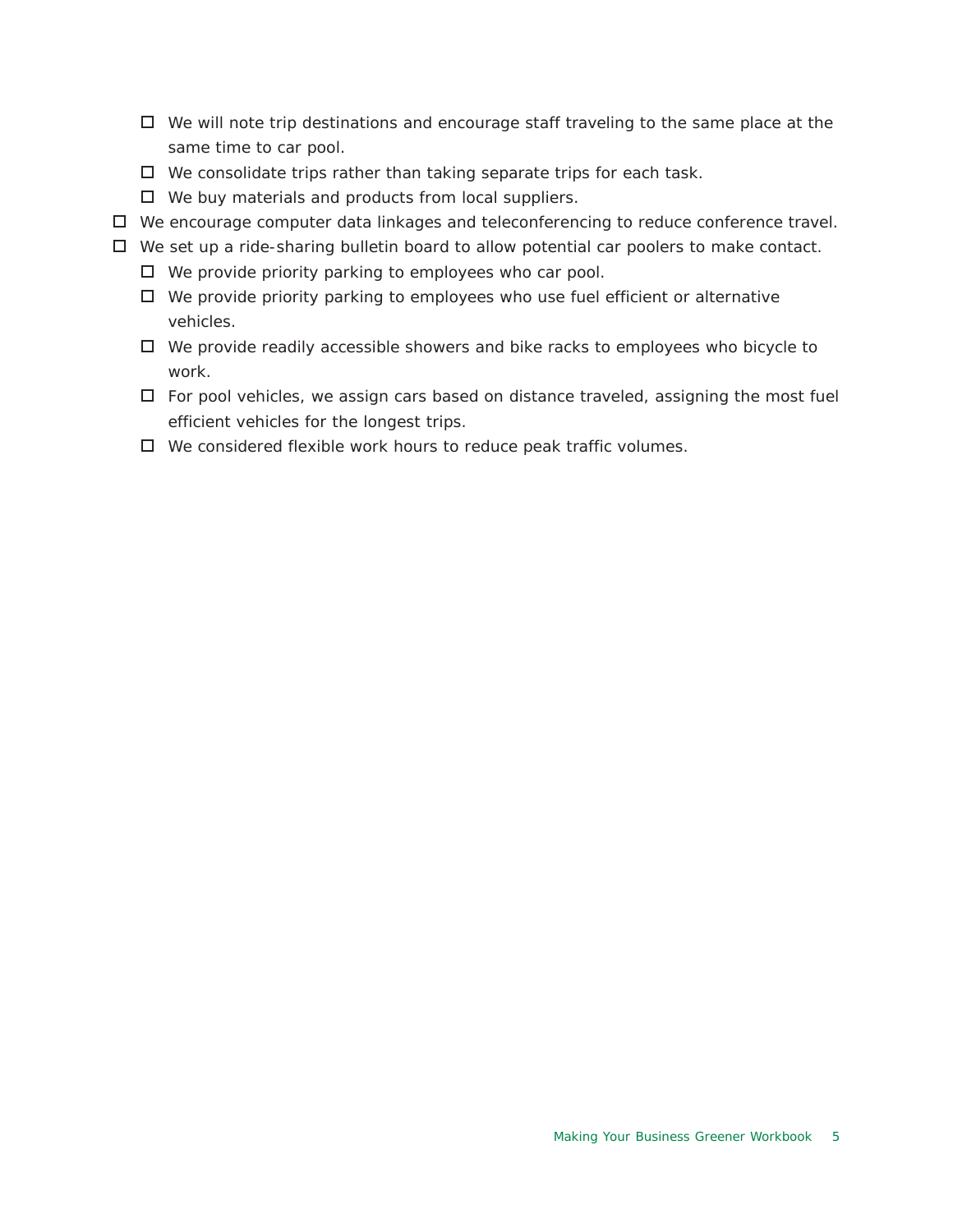

# POLLUTION PREVENTION

**Pollution prevention** (P2) describes activities that reduce the amount or toxicity of wastes generated by a process, whether it is consumer consumption, driving, or industrial production. In contrast to pollution *control* strategies, which seek to manage a pollutant and reduce its environmental impact *after* it has been created, the pollution prevention approach seeks to increase the efficiency of the process, thereby reducing the amount of pollution generated or even eliminate its creation in the first place. Think of it as "preventive medicine" for hazardous wastes. Some professionals also use the term pollution prevention for source reduction or waste minimization activities that include reuse and recycling.

Pollution prevention is the first of the "systematic review and improvement" processes that include Total Quality Management, ISO 9000 and/or 14000 and Environmental Management System. These all have the same basic implementation steps:

- 1. Organize a team.
- 2. Analyze the process.
- 3. Identify alternatives.
- 4. Evaluate alternatives.
- 5. Implement projects.
- 6. Measure the results.
- 7. Take the results and repeat  $2 6$ , modifying your plans in response to the situation.

Once you have completed the Pollution Prevention process, you are in a position to more easily implement the remaining, more environmentally comprehensive programs.

# **Upper Management Support:**

- $\Box$  We developed a written, corporate policy making pollution prevention a priority.
- $\Box$  We established clearly defined waste reduction goals with measurable objectives.
- $\Box$  We created a pollution prevention review team/task force.

# **Planning and Assessment:**

- $\Box$  We trained employees in pollution prevention practices.
- $\Box$  We conduct regular assessments to identify pollution prevention opportunities.
- $\Box$  We identified the types, volumes and toxicity of wastes generated at each step in the process. Look for the root cause of a waste's generation.
- We examine the standard and *hidden* costs of managing both hazardous materials and hazardous wastes.
- Making Your Business Greener Workbook 6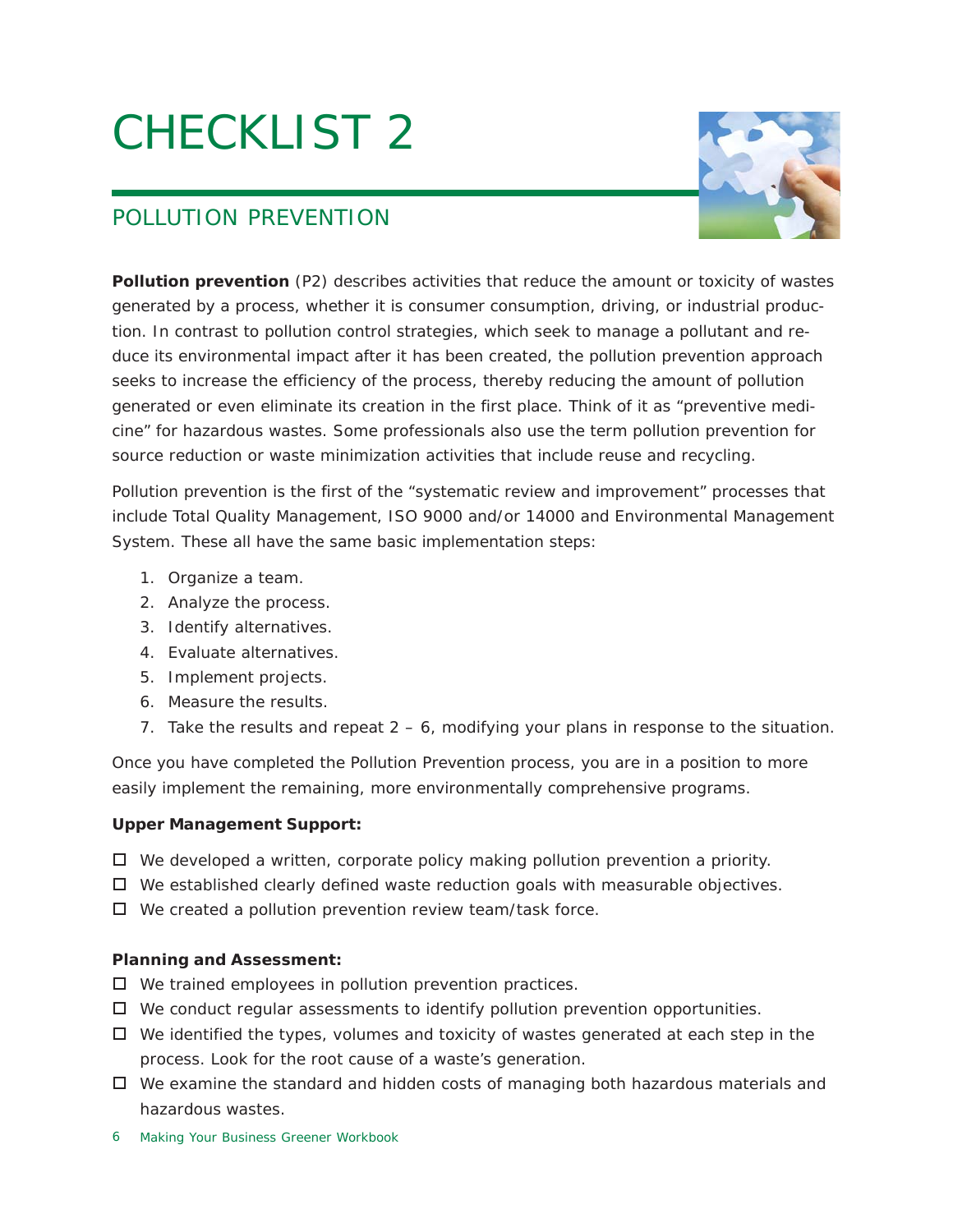### **Inventory Controls:**

- $\Box$  We employ first in, first out inventory control to ensure materials don't exceed shelf life.
- $\Box$  We practice "just in time" inventory control to quickly move raw materials to the manufacturing process.
- We ask suppliers for non-hazardous alternatives to hazardous materials.
- $\Box$  We reduce unnecessary use of hazardous materials by centralizing and limiting access to them.

# **Production Changes:**

- $\Box$  We investigate potential product reformulation to minimize the need for hazardous materials.
- $\Box$  We organized the production line flow to minimize the handling of hazardous materials.
- $\Box$  We regularly calibrate and adjust all automatic process controls to prevent losses.
- $\Box$  We look for ways to substitute non-hazardous materials for hazardous materials in the production process.
- $\Box$  We consider whether the use of a hazardous material can simply be eliminated, e.g., eliminate a cleaning step if not necessary.

# **Technology Changes:**

- $\Box$  We look for ways to modify equipment to make them more efficient, e.g., switch from standard to high volume low pressure spray guns.
- $\Box$  We covered process tanks to prevent heat and evaporation losses.
- $\Box$  We installed spill controls like splash guards and drip pans to existing equipment.
- $\Box$  We replaced old equipment with newer, more efficient equipment.
- $\Box$  We installed quality monitoring systems to reduce waste and production rejects.

# **Good Housekeeping:**

- $\Box$  We continuously train employees in proper procedures, spill prevention, etc.
- $\Box$  We keep storage and work areas clean and well organized.
- $\Box$  We use mechanical fluid transfer equipment rather than hand pouring.
- $\Box$  We store hazardous materials and wastes so as to allow for easy inspection.

# **Reuse & Recycle:**

- $\Box$  We look for ways to reuse cleaners and solvents, e.g., reuse solvent from cleaning slightly soiled parts to pre-clean heavily soiled parts.
- $\Box$  We consider on-site distillation/filtration and reuse of fluids.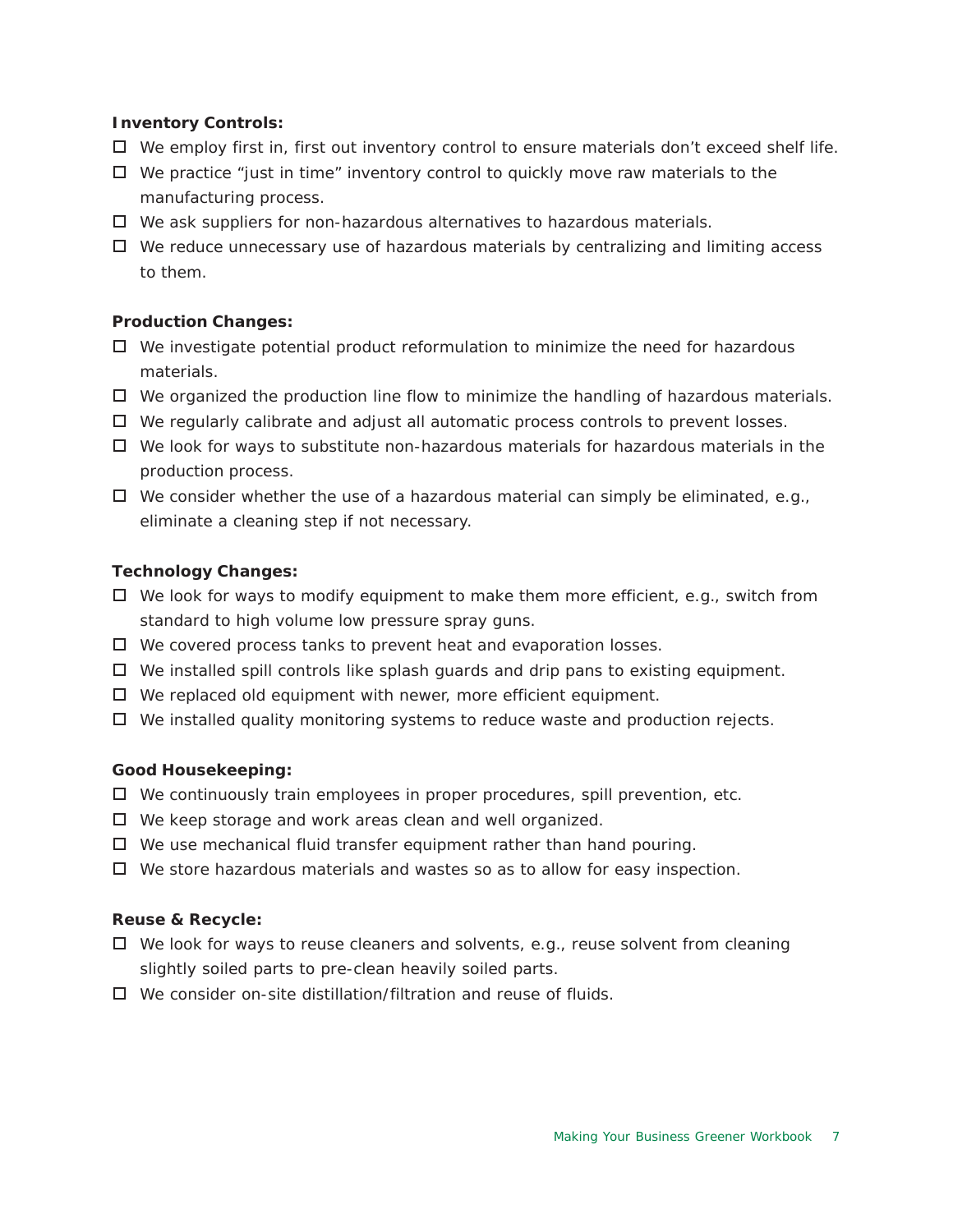

# DESIGN FOR ENVIRONMENT

Design for Environment (DfE) means to design a product that meets the requirements for quality, cost and consumer appeal while at the same time minimizing its environmental impacts. DfE starts with determining a life-cycle analysis of the product from the extraction of raw materials for its manufacture, to the effects of its post-consumer disposition. Once the process is understood and incorporated, it becomes an integral part of the normal design process including the development of concepts, design of prototypes, final design and marketing.

# **Life Cycle Thinking:**

- $\Box$  We systematically include environmental quality and efficiency (EQE) as a key factor in product and process design.
- $\Box$  We consider the environmental impacts of our products and processes throughout their life cycle, including extraction, production, distribution, use and disposal.
- $\Box$  We have established a formal qualitative or quantitative life cycle analysis system for major products and processes.
- We take life cycle responsibility by designing for efficient and economical disposal or take-back of our products at the end of their useful life.

# **Materials:**

- $\Box$  Our design and/or procurement specifications favor the least toxic materials with minimal environmental impact.
- $\Box$  We continually strive to replace toxic materials with less toxic alternatives.
- $\Box$  We established and implemented a "buy recycled" policy specifying recycled content in procurement of product feedstock, packaging, office paper, etc.
- $\Box$  We purchase products and packaging with recycled content when available within a reasonable price differential.
- $\Box$  We purchase products and materials that are easily recyclable at end of life.
- $\Box$  We continually strive to minimize use of materials and energy in our products and processes.

# **Product:**

- $\Box$  We emphasize durable, long-life products to maximize customer value and minimize environmental impact.
- $\Box$  We design our packaging to minimize materials and waste and to maximize reusability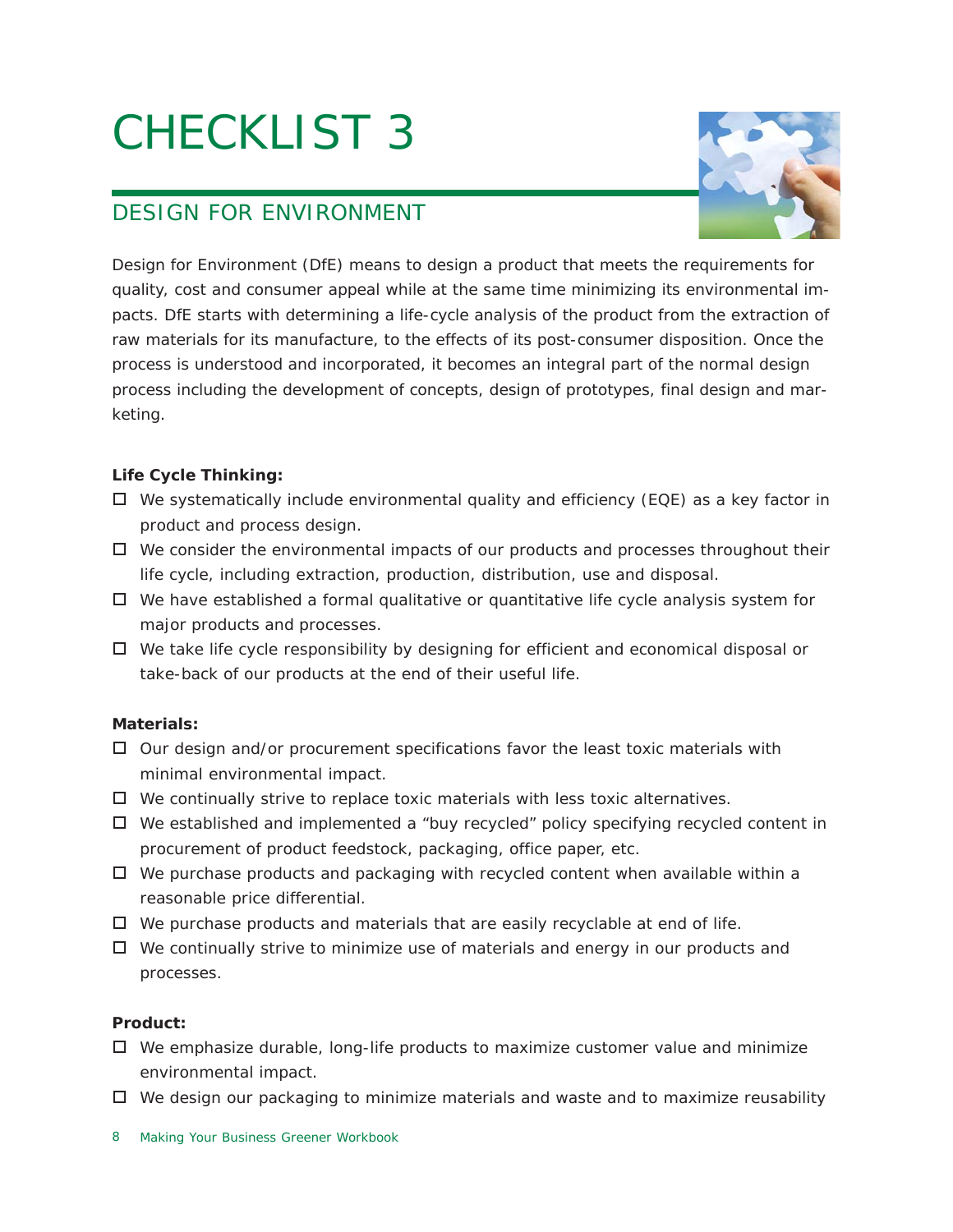- $\Box$  We design our products to be easily recyclable at end of life.
- $\Box$  We strive to dematerialize our products by providing more benefit with less physical "through-put" of energy and materials.

#### **Value Chain Management:**

- $\Box$  We provide our environmental quality standards to our vendors, and make environmental quality a factor in procurement and vendor selection.
- $\Box$  We monitor our vendors for environmental quality with checklists, audits or other means.
- $\Box$  We work with our vendors and distributors to "design out" hazardous materials and improve overall EQE.

#### **Process Design:**

- $\Box$  We incorporate EQE criteria in facilities design.
- $\Box$  We systematically identify opportunities to link processes, e.g., cogeneration, for multiple benefits.
- $\Box$  We systematically identify opportunities to use wastes as feed stocks.
- $\Box$  We systematically drive out waste of all kinds: energy, materials, quality, time and opportunity.
- $\Box$  We conduct regular pollution prevention assessments of both new and existing processes, with an ultimate goal of zero "waste" (outputs that bring no revenue).

#### **Systems and Strategy:**

- $\Box$  We incorporate EQE indicators into our quality management systems.
- $\Box$  We make DfE part of process of continuous improvement processes.
- $\Box$  We ensure open communication across design and engineering, production, sales and customer service organizations, to ensure that design is responsive to customers.
- $\Box$  We actively link our DfE processes and core business strategy.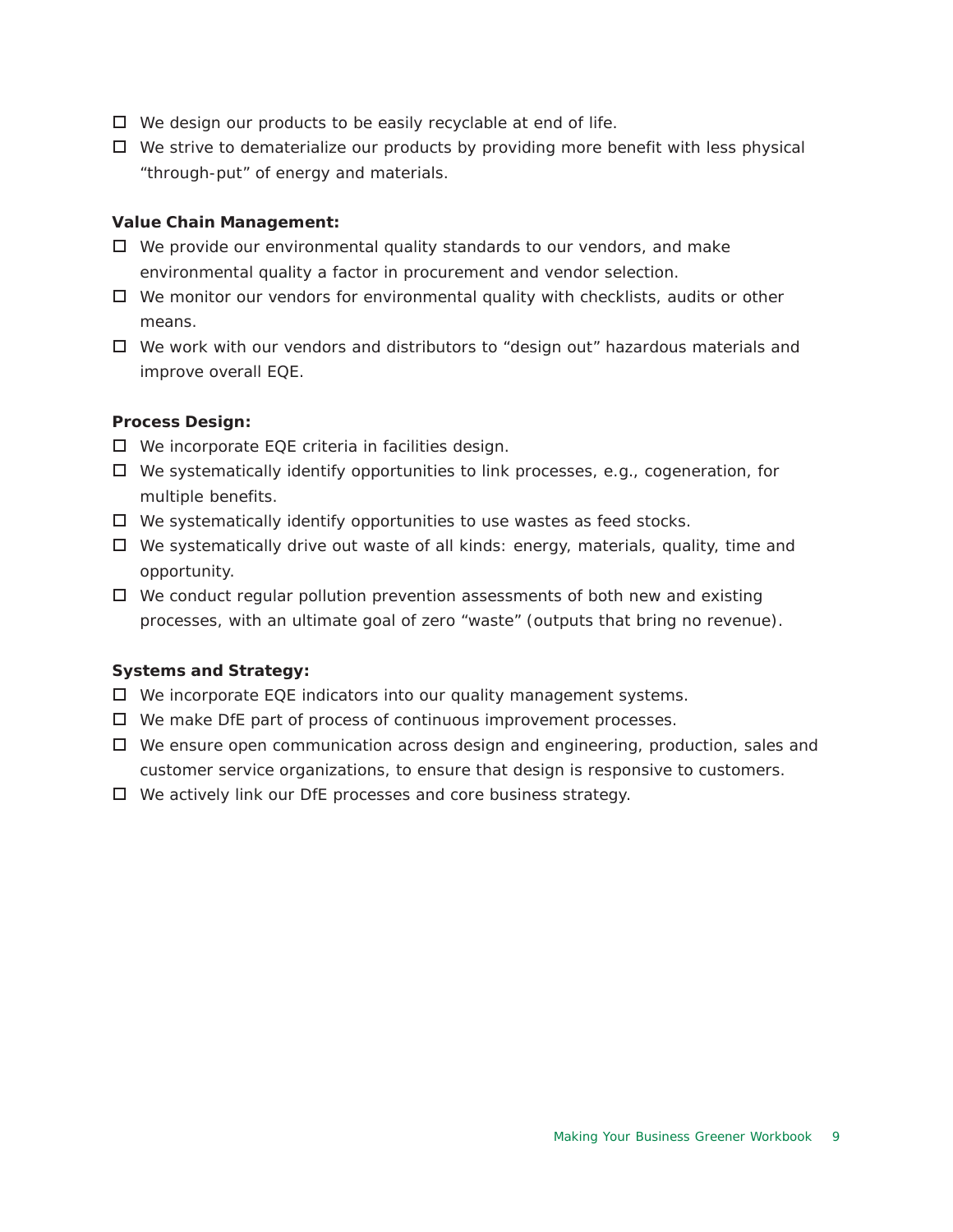

# GREEN PROCUREMENT

Green procurement is a way of adding environmental considerations to the price and performance criteria businesses use when making purchasing (transaction) decisions. Green purchasing is a consideration of supply chain management and is also known as environmentally preferred purchasing (EPP), green procurement, affirmative procurement, eco-procurement, and environmentally responsible purchasing. Green purchasing attempts to identify and reduce environmental impact and to maximize resource efficiency.

# **Planning:**

- $\Box$  We check surplus supplies to ensure that no comparable product is available internally.
- $\Box$  We considered whether or not the purchase is really necessary.
- $\Box$  We investigated, as an alternative, the feasibility of short-term rental, leasing or sharing the product.
- $\Box$  We check if the quantity requested is appropriate and sure to be used.
- $\Box$  We make sure the product is used to the end of its useful life. If not, it will be reallocated.

# **Acquisition:**

- $\Box$  We have a complete list of the product's ingredients available on request.
- $\Box$  The product is be free of hazardous components that would require special labeling, handling and/or waste disposal practices.
- $\square$  The product maintenance and upkeep is free of hazardous materials.
- $\Box$  The product is less polluting during its use than competing products, e.g., non-toxic, biodegradable.
- $\Box$  The manufacturer has certified in writing that the health of humans, other animals and plant life is not endangered in any way due to the manufacture, use and disposal of the product.
- $\Box$  We know the product is more energy-efficient or water-efficient during use and operation than competing products.
- $\Box$  The product is free from banned substances and resources that come from environmentally sensitive regions.
- $\Box$  The product has been certified under a recognized eco-labeling program.
- $\Box$  The product is designed to minimize waste.
- $\Box$  The product is reusable or includes reusable parts, e.g., rechargeable batteries.
- $\Box$  All non-essential features will be eliminated.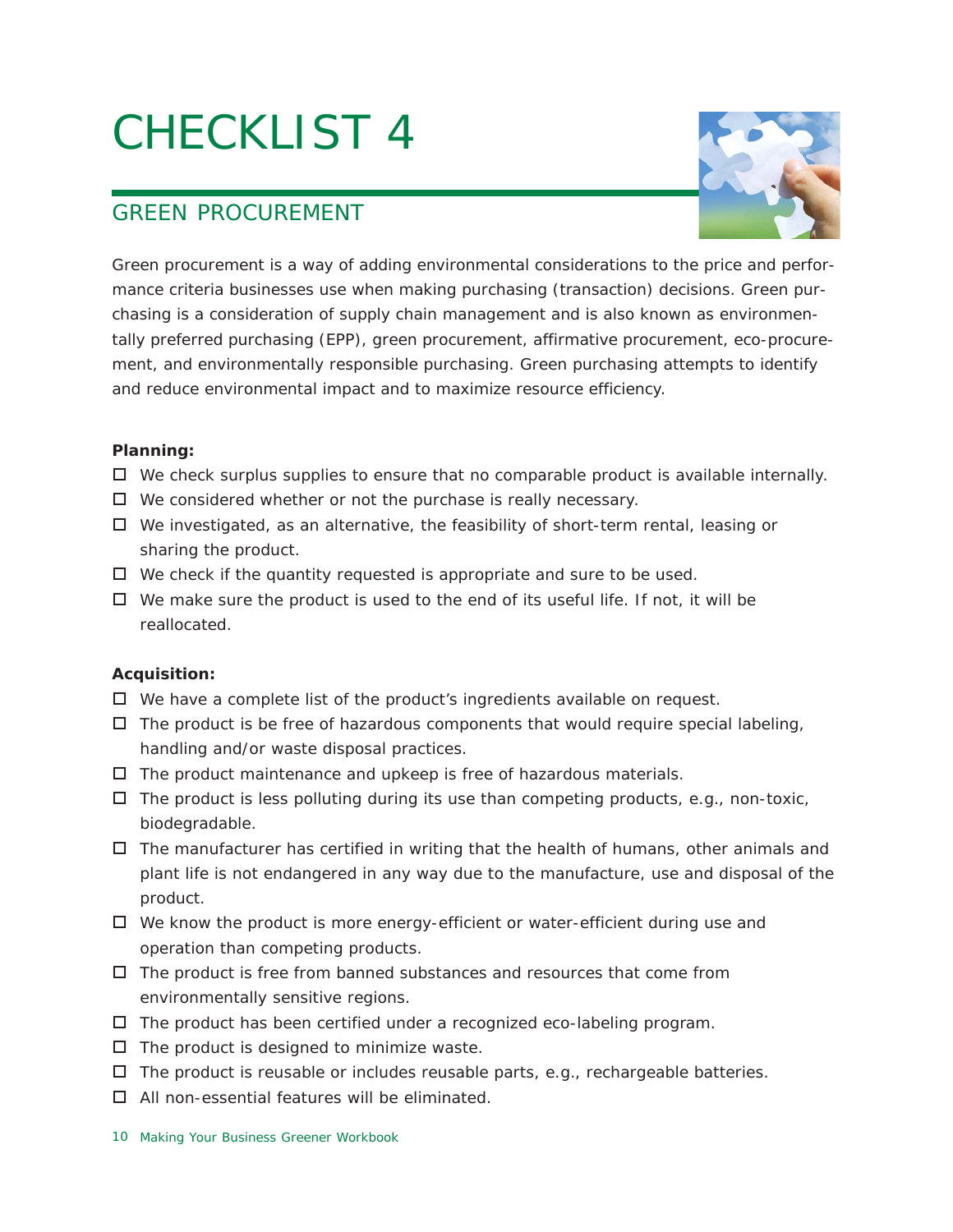- $\Box$  The product contains post-consumer recycled materials.
- $\Box$  The product is recyclable in the locale in which it is to be used.
- $\Box$  If made of several components, the product can be dismantled to recycle parts.
- $\Box$  The product is available from a local supplier.

# **Packaging:**

- $\Box$  All packaging is compliant with the state's Toxics in Packaging Law (RSA-149-M: 35).
- $\Box$  The supplier/manufacturer has made efforts to reduce the amount of packaging needed to properly ship, store and use the product.
- $\Box$  The product is purchased in bulk.
- $\Box$  The product arrives from the supplier packaged in material(s) that is reused by either the end user or the supplier.
- $\Box$  The product arrives from the supplier packaged in material(s) that can be recycled within available recycling programs or the supplier takes back the packaging for recycling.
- $\Box$  The packaging material(s) contains post-consumer recycled content.
- $\Box$  The packaging is free of any hazardous or non-recyclable components.

# **Operation, Utilization and Maintenance:**

- $\Box$  The product is easy to maintain in good operating condition.
- $\Box$  The product is economical to repair.
- $\Box$  Allowing for possible future needs, the product can be easily enhanced or upgraded.
- $\Box$  Replacement parts are recycled, recyclable or reconditioned.
- $\Box$  We have ensured that components required for maintenance of the product are not environmentally damaging.

# **Disposal:**

- $\Box$  The product and its parts can be reused, reallocated, sold or donated to others.
- $\Box$  The product or its parts can be returned to the supplier for reuse, recycling or recovery.
- $\Box$  The product or its parts can be contributed to a waste exchange program.
- $\Box$  We have ensured that there are no special costs involved in safely disposing of the product or its component parts.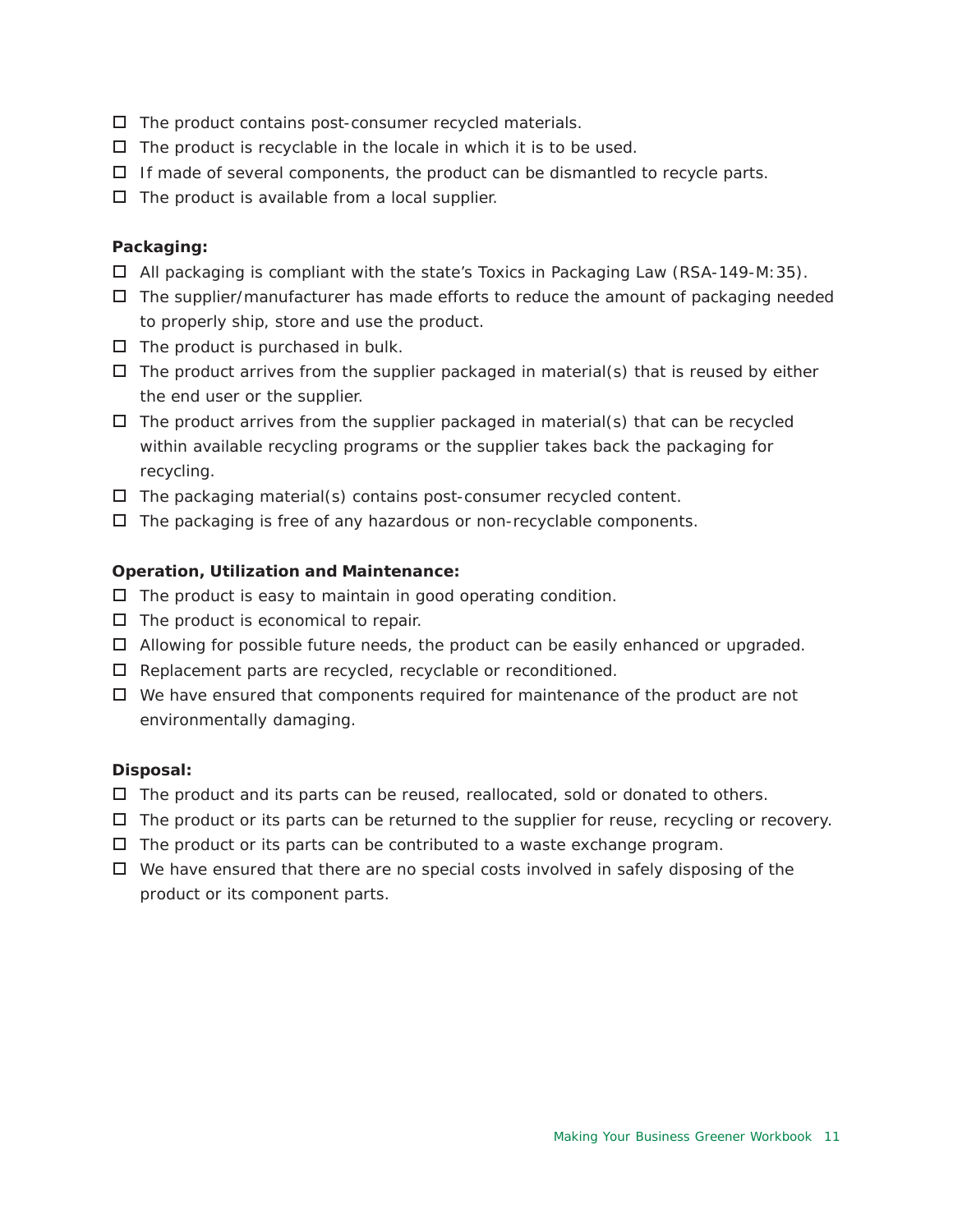

# ENVIRONMENTAL MANAGEMENT SYSTEMS

This is where a business brings it all together. An environmental management system (EMS) is one that addresses potential environmental impacts and provides an organized approach to management decisions based on business needs, resources, and facility-specific goals. The idea is to integrate responsibilities and practices into an overall management system to increase efficiency and reduce environmental impacts.

There is no one type of EMS, but there are standards or formats to follow that provide a single flexible framework that help create a level playing field in the world market. The most well known and widely used EMS standard is the ISO 14001 standard. This checklist works you through the parts of an ISO 14001-type EMS.

For additional information, see www.des.nh.gov/organization/commissioner/p2au/pis/emsp/ index.htm

# **Environmental Policy:**

- $\Box$  We have an environmental policy.
- $\Box$  We commit the business to compliance with relevant laws and regulations.
- $\Box$  We commit the business to preventing pollution.
- $\Box$  We commit the business to continuous improvement.
- $\Pi$  All commitments have been communicated within the business.
- $\Box$  Commitments are available to outside parties.
- $\Box$  Commitments have been implemented.

# **Aspects and Impacts Listing:**

- $\Box$  We listed the environmental impacts (positive or negative) of every aspect of the company.
- $\Box$  We ranked which environmental impacts are significant to us.
- $\Box$  We know which of our company activities result in these environmental impacts.
- $\Box$  We considered all of our company's goods, products, and services in this analysis.
- $\Box$  The analysis is recorded.
- $\Box$  We re-visit this analysis periodically and revise it in response to changing conditions.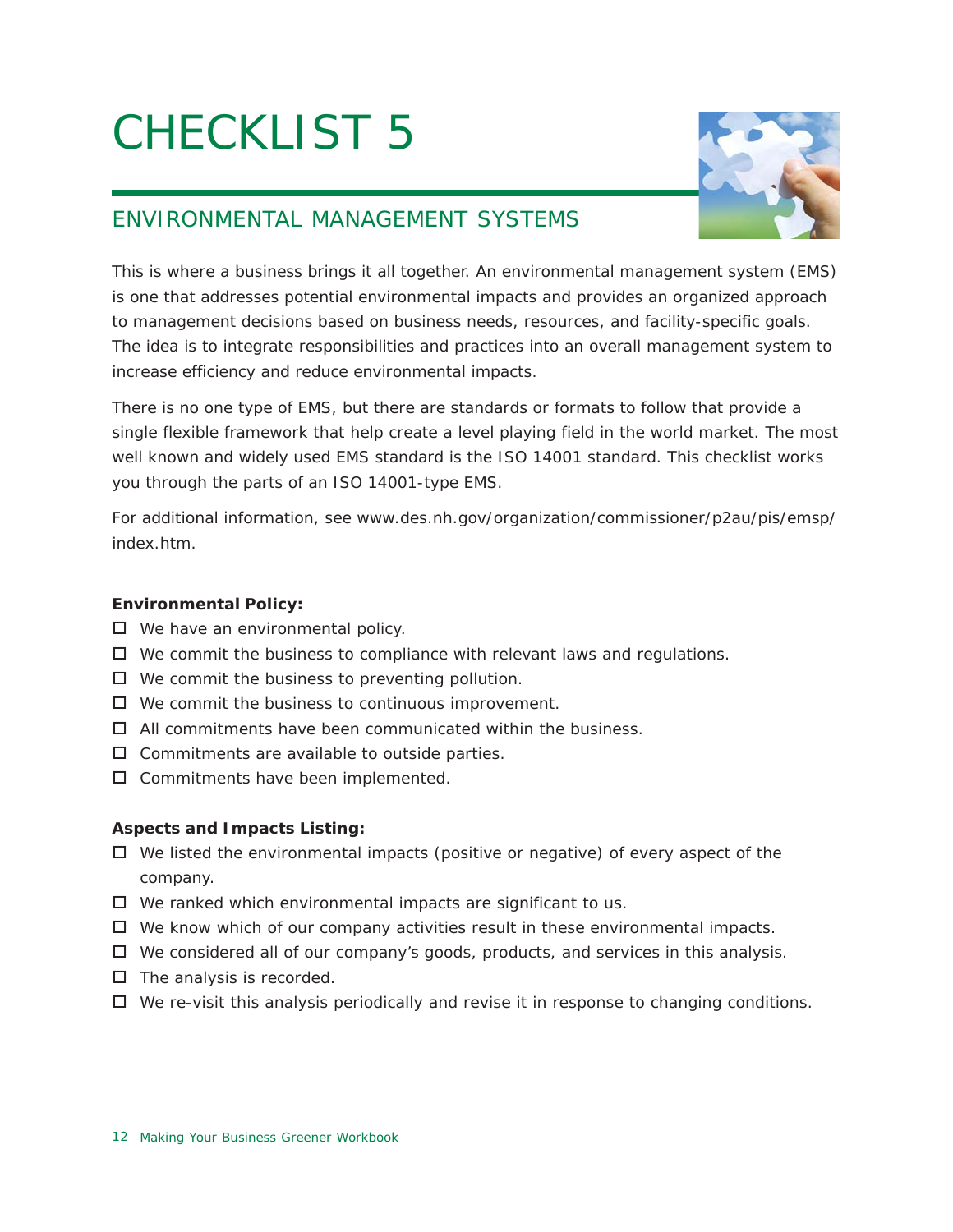#### **Legal and Other Requirements:**

- $\Box$  We know all of our company's pollution control approvals/licences/permits and any conditions attached to these.
- $\Box$  We have a means to actively check what legal requirements our company is subject to.
- □ We periodically check to see that we're up to date on our legal issues.
- $\Box$  We have a means to actively track other requirements our company may be subject to, such as contractual obligations or corporate policies.

# **Goals and Objectives:**

- $\Box$  When setting goals and objectives for a given year, we consider our significant environmental impacts, the views of stakeholders and legal issues.
- $\Box$  We set measurable targets for each goal.
- $\Box$  We set a schedule to achieve each goal.
- $\Box$  We make definite assignments of people and resources to accomplish each goal.
- $\Box$  We check our progress toward each goal and adjust in response to performance.

#### **People:**

- Everyone in our organization knows about our environmental policy.
- $\Box$  A cross-section of our staff is involved in the design and operation of our EMS.
- $\Box$  Everyone knows his or her role and responsibility in carrying out the policy.
- $\Box$  The people involved in the activities that produce our significant environmental impacts have been specifically trained to manage those impacts properly.
- $\Box$  The people involved in the activities that produce our significant environmental impacts are reviewed on their performance in this regard in annual personnel reviews.
- $\Box$  All employees knows where to send questions.
- $\Box$  Our environmental issues, concerns, and practices are communicated to contractors or other people who may be working at our facility.
- We show our employees, either continuously or periodically, how we're doing in addressing our environmental issues.
- $\Box$  We do the same with the outside community, customers, and suppliers.

#### **Documentation:**

- $\Box$  The core documents of our EMS policy, aspects and impacts list, goals and objectives list, records of management reviews – are kept in a secure and retrievable manner.
- $\Box$  The activities that produce our significant environmental impacts are controlled by documented procedures.
- $\Box$  Our records, especially those regarding our legal obligations, are kept in a secure and retrievable manner.
- □ We ensure that any outdated procedure or policy is replaced or destroyed.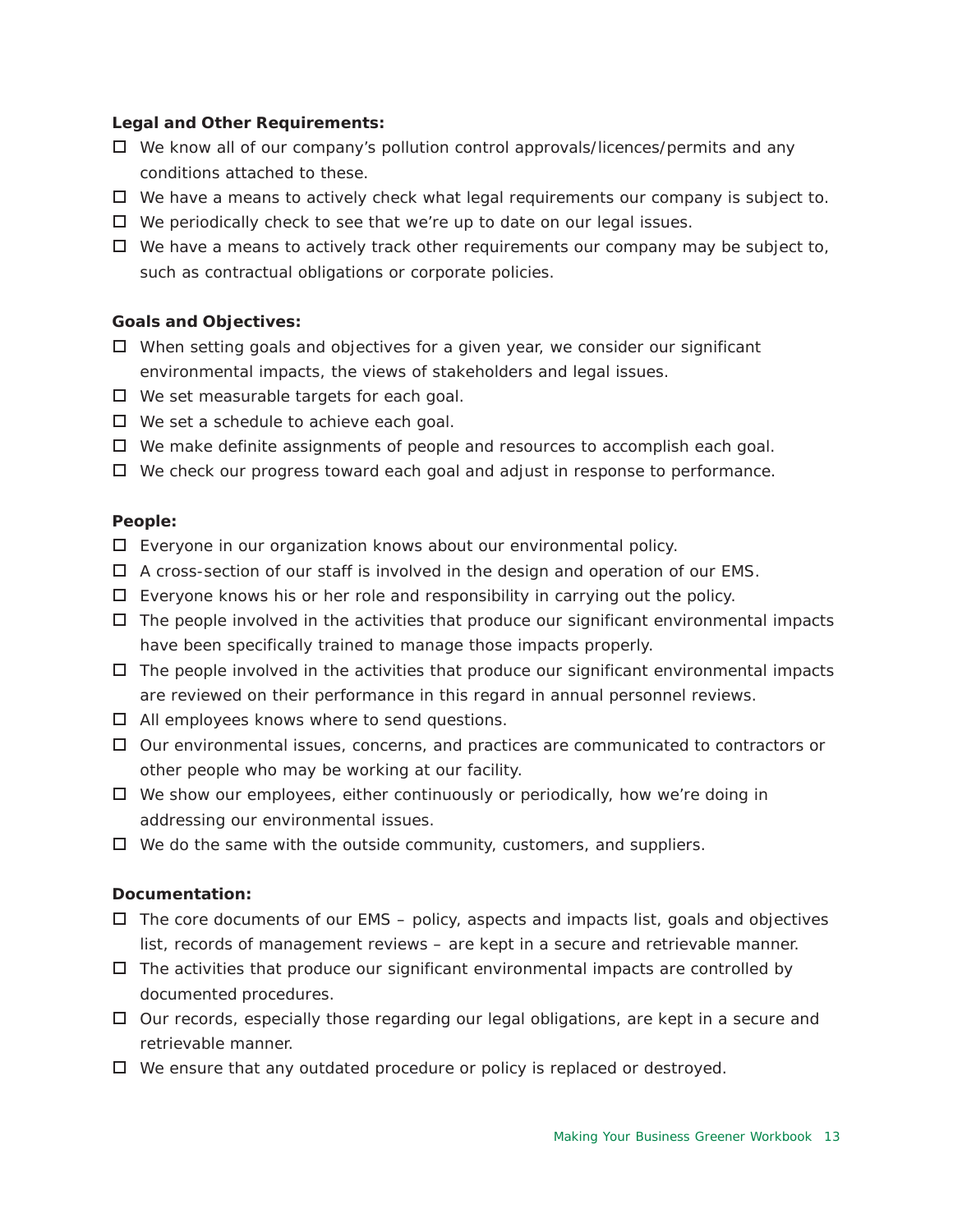### **Emergency Preparedness:**

- $\Box$  We identified potential emergencies and responses.
- $\Box$  We have procedures and equipment necessary to address these emergencies.
- $\Box$  We test these procedures, e.g., fire drills, spill response.
- $\Box$  We brought the local fire department and/or rescue squad into our facility to brief them on its potential hazards.
- $\Box$  We are in contact with the local emergency planning board.

### **Monitoring and Measurement:**

- $\Box$  We monitor the operations associated with our significant environmental impacts.
- $\Box$  We monitor progress toward our goals and objectives.
- $\Box$  We monitor our compliance with the relevant laws and regulations.
- $\Box$  Where applicable, we calibrate monitoring equipment and keep calibration records.

### **Corrective and Preventative Action, Auditing:**

- $\Box$  When things do not go as planned, we have a process to assess the cause of the problem, and to change procedures as needed to prevent the issue from re-occurring.
- $\Box$  We periodically check, or audit, our system and its performance.
- $\Box$  Outside parties audit our system and its performance.

### **Integration:**

- $\Box$  Our EMS works well with our occupational health and safety systems or procedures.
- $\Box$  Our EMS works well with our quality management systems or procedures.
- $\Box$  Our EMS works well with our overall communications or public relations procedures.

#### **Management Review:**

- $\Box$  Our company's top management periodically reviews our EMS in general.
- $\Box$  Our company's top management periodically reviews progress toward goals and objectives.
- $\Box$  Our company's top management periodically reviews performance vis-à-vis our legal and other requirements.
- $\Box$  Our company's top management periodically reviews our aspects and impacts list, including which are significant at a given time.
- $\Box$  Our company's top management provides response and feedback from these reviews.
- $\Box$  These reviews are recorded.

As a final note on EMSs, this particular checklist may appear daunting. We have found however, that most businesses already have many of these items in place, whether they realize it or not. Much of the work in developing an EMS involves gathering pre-existing material and using it in new and hopefully more effective ways.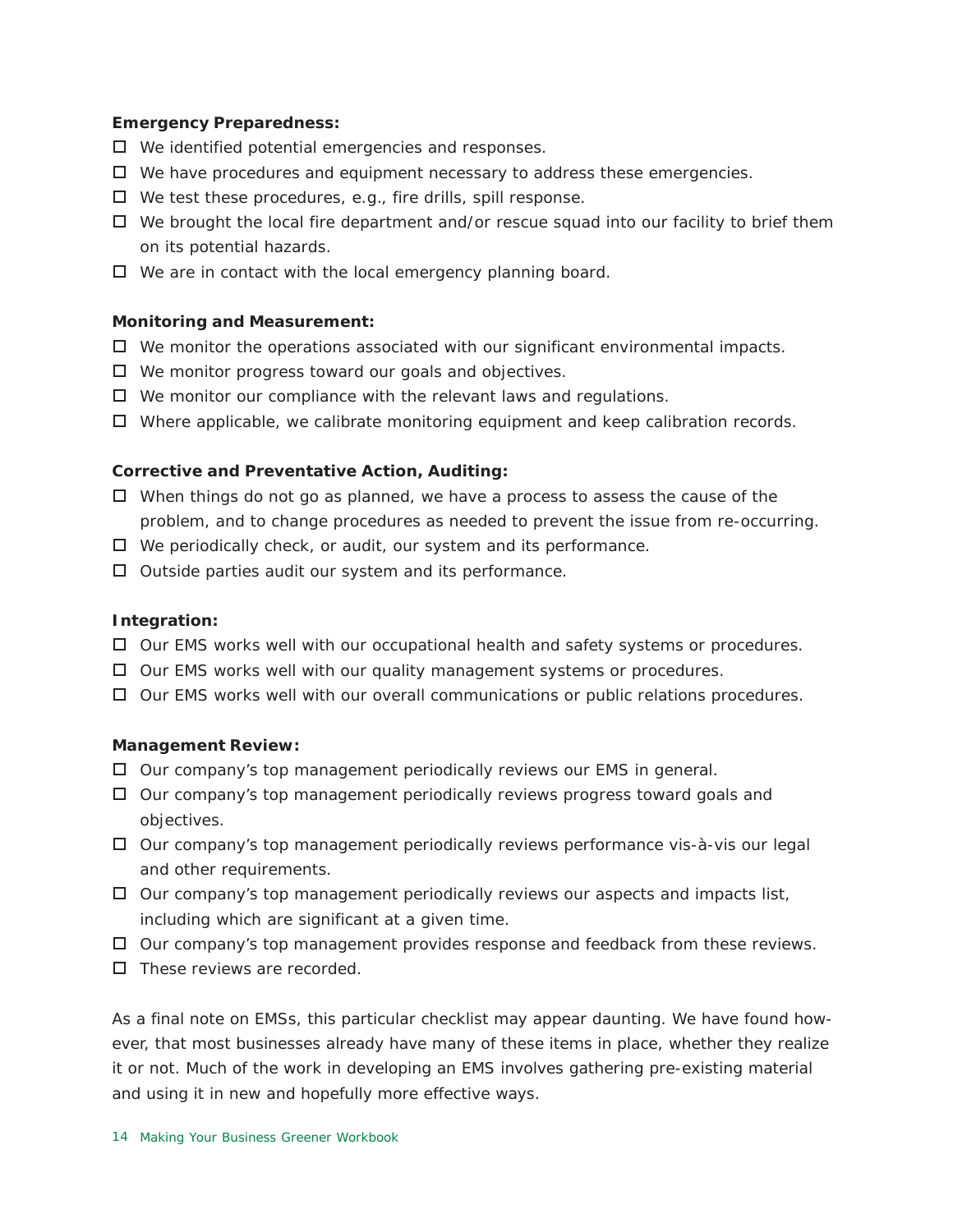

# SUSTAINABLE BUSINESS

Sustainable business is one that meets the needs of the present without compromising the ability of future generations to meet their own needs. Sustainability is a holistic approach to living and problem solving that addresses social equity, environmental health, and economic prosperity. To be sustainable, the economy must support a high quality of life for all people in a way that protects our health, our limited natural resources, and our environment. Environmental, economic, and social goals need to be engaged simultaneously in decision-making to maintain a high quality of life for current and future generations.

# **Waste Management:**

- $\Box$  We minimize the need for raw materials and resource use.
- $\Box$  We minimize the production of waste and re-use or recycle waste materials.
- $\Box$  We eliminate or reduce toxic materials used, the toxic component of products and the toxicity of waste products created.
- $\Box$  We make use of recycled products, where practicable.

# **Health and Welfare:**

- $\Box$  We promote healthy living among employees and the community.
- $\Box$  We promote the production and consumption of local food and sustainable methods of food production.
- $\Box$  We contribute to, and promote, good physical and mental health and well-being and the concept of healthy lifestyles.
- $\Box$  We provide healthy and safe working environments for employees.

# **Habitat and Biodiversity:**

- $\Box$  We protect and enhance the community's biodiversity resources.
- $\Box$  We promote awareness and understanding of, and participation in, biodiversity conservation and enhancement.
- $\Box$  We conserve, enhance and encourage people to enjoy the community's characteristic landscape and features.
- $\Box$  We make use of previously developed land or vacant buildings rather than green sites.

# **Community:**

- $\Box$  We maintain clear, open, honest communications with the community and provide information on company practices, projects, etc.
- $\Box$  We provide a work site that is easily accessible by food, bike or public transportation.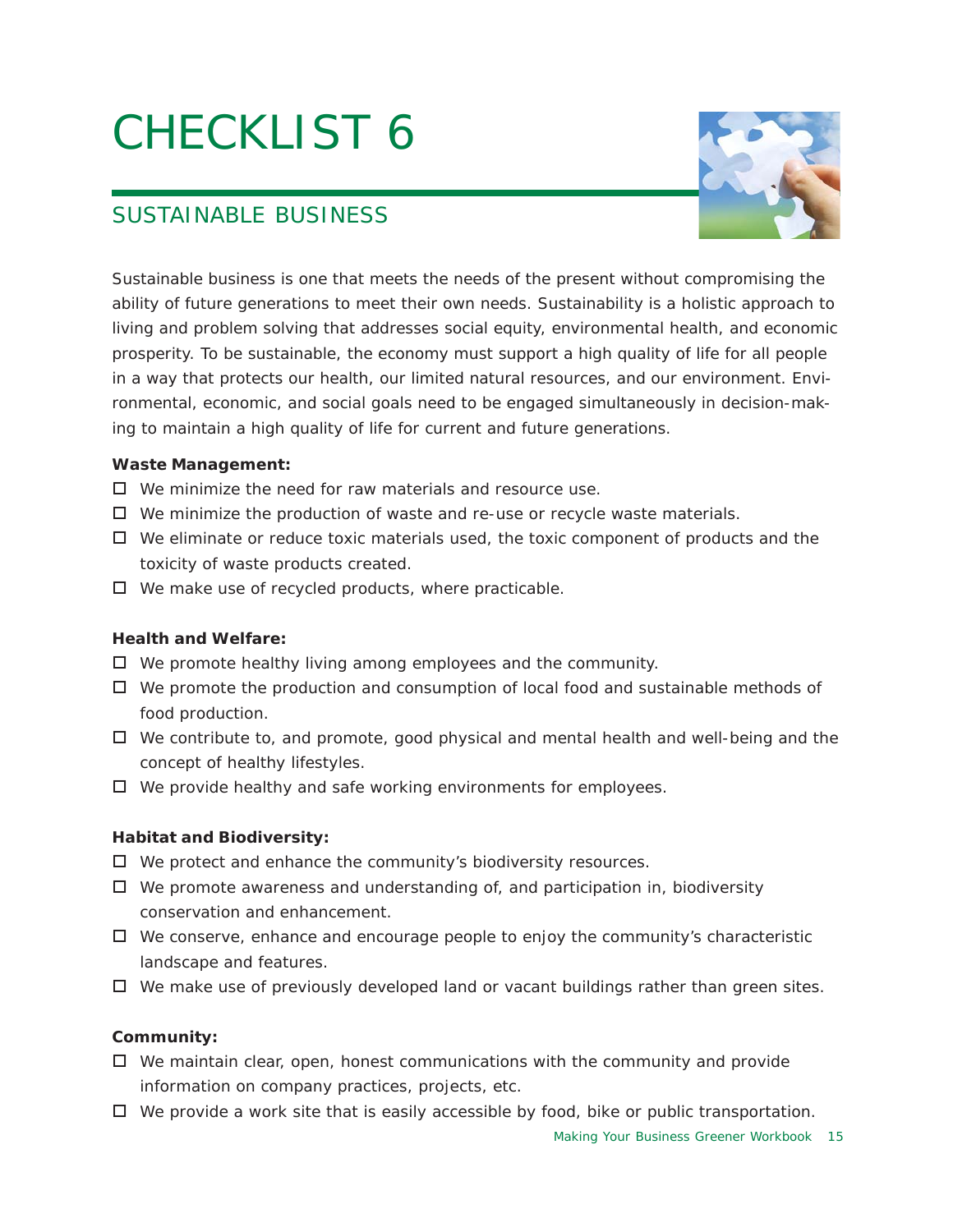- $\Box$  We increase awareness and understanding, and promote the concepts of "sustainable" communities" and "sustainable lifestyles."
- $\Box$  We conserve and enhance the built environment, protect the local heritage and promote local diversity and distinctiveness, thus ensuring a sense of community and neighborhood.
- $\Box$  We encourage participation in community sport, recreation, art, culture and heritage opportunities.
- □ We encourage employees to become informed and involved in decision-making.
- $\Box$  We promote respect for different cultures, the environment and biodiversity.

#### **Local Economy:**

- $\Box$  We provide satisfying and fairly paid work, with opportunities for the local workforce.
- $\Box$  We use local goods and services whenever possible.
- $\Box$  We provide or support business opportunities in the environmental sector, e.g., production of environmental goods and services, renewable technologies, etc.
- $\Box$  We help improve facilities and conditions for pedestrians, bicyclists and public transportation users.

#### **Environment:**

- $\Box$  We incorporate good environmental management practices both to increase a competitive advantage and benefit the environment.
- $\Box$  We require contractors and suppliers to operate in an environmentally green fashion, minimizing their impact on the environment.
- $\Box$  We promote and encourage sustainable transport and support greener travel options, including car-sharing, energy efficient vehicles, etc.
- $\Box$  We lead by example to encourage the more efficient use of all resources, including water, energy, land, construction materials, packaging, etc.
- $\Box$  We promote the development and use of renewable or recycled resources, i.e., energy, paper, water, etc.
- $\Box$  We lead by example to promote sustainability in building and construction, i.e., energy conservation, water recycling, solar energy, etc.
- $\Box$  We are aware of, and help address, global pressures on the environment and resources.